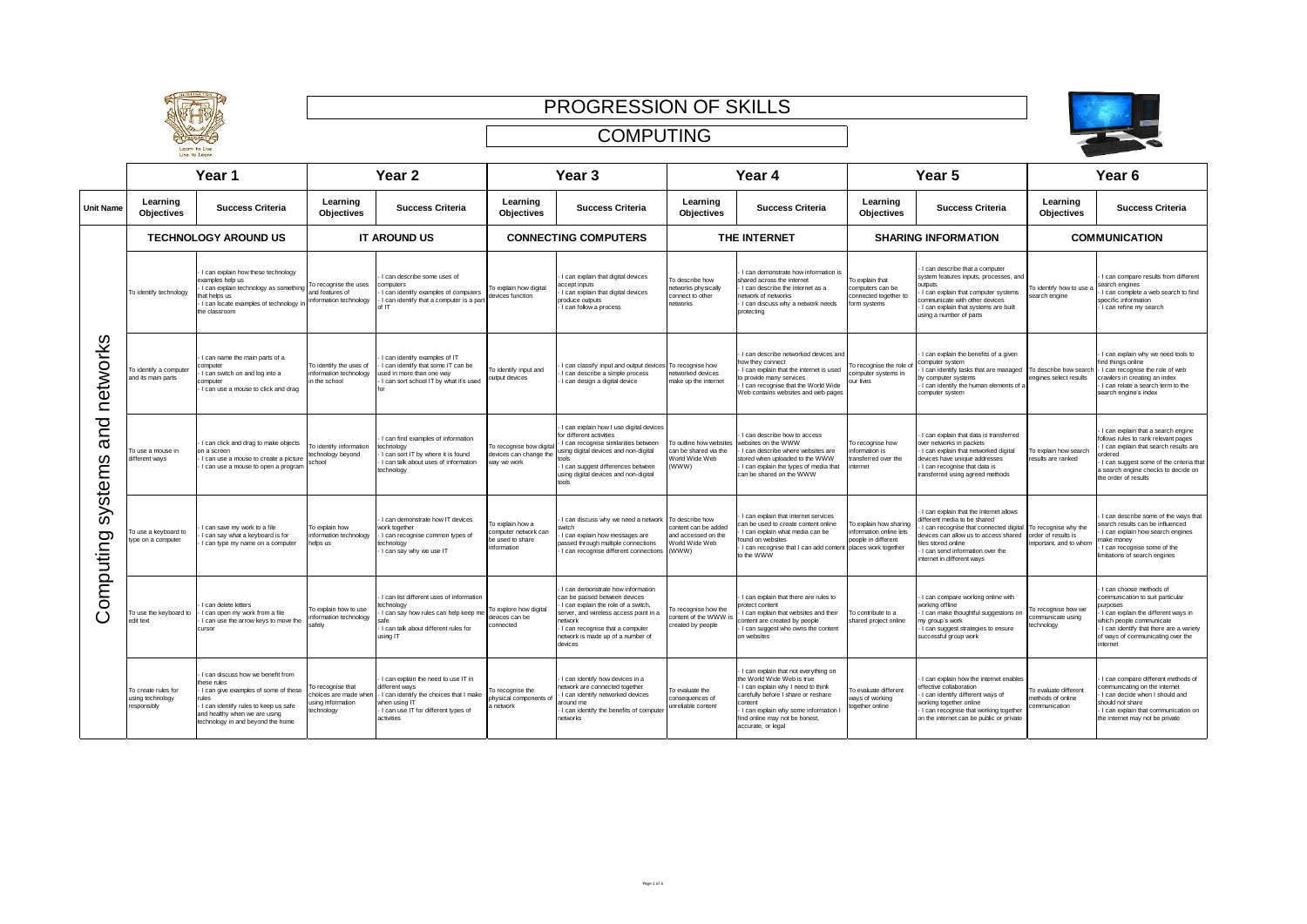



|  |                          | Year 1                                                                  |                                                                                                                                                                                                                             | Year <sub>2</sub>                               |                                                                                                                                                                                                                   | Year <sub>3</sub>                                                           |                                                                                                                                                                                | Year 4                                                                             |                                                                                                                                                                                                                          | Year 5                                                                            |                                                                                                                                                                                                                                         | Year <sub>6</sub>                                                                            |                                                                                                                                                                                                                                    |  |
|--|--------------------------|-------------------------------------------------------------------------|-----------------------------------------------------------------------------------------------------------------------------------------------------------------------------------------------------------------------------|-------------------------------------------------|-------------------------------------------------------------------------------------------------------------------------------------------------------------------------------------------------------------------|-----------------------------------------------------------------------------|--------------------------------------------------------------------------------------------------------------------------------------------------------------------------------|------------------------------------------------------------------------------------|--------------------------------------------------------------------------------------------------------------------------------------------------------------------------------------------------------------------------|-----------------------------------------------------------------------------------|-----------------------------------------------------------------------------------------------------------------------------------------------------------------------------------------------------------------------------------------|----------------------------------------------------------------------------------------------|------------------------------------------------------------------------------------------------------------------------------------------------------------------------------------------------------------------------------------|--|
|  | <b>Unit Name</b>         | Learning<br><b>Objectives</b>                                           | <b>Success Criteria</b>                                                                                                                                                                                                     | Learning<br>Objectives                          | <b>Success Criteria</b>                                                                                                                                                                                           | Learning<br><b>Objectives</b>                                               | <b>Success Criteria</b>                                                                                                                                                        | Learning<br><b>Objectives</b>                                                      | <b>Success Criteria</b>                                                                                                                                                                                                  | Learning<br><b>Objectives</b>                                                     | <b>Success Criteria</b>                                                                                                                                                                                                                 | Learning<br>Objectives                                                                       | <b>Success Criteria</b>                                                                                                                                                                                                            |  |
|  |                          |                                                                         | <b>DIGITAL PAINTING</b>                                                                                                                                                                                                     |                                                 | <b>DIGITAL PHOTOGRAPHY</b>                                                                                                                                                                                        |                                                                             | <b>ANIMATION</b>                                                                                                                                                               |                                                                                    | <b>AUDIO EDITING</b>                                                                                                                                                                                                     |                                                                                   | <b>VECTOR DRAWING</b>                                                                                                                                                                                                                   |                                                                                              | <b>3D MODELLING</b>                                                                                                                                                                                                                |  |
|  |                          | To describe what<br>different freehand tools<br>do                      | Lean draw lines on a sereon and<br>explain which tools I used<br>I can make marks on a screen and<br>explain which tools I used<br>I can use the paint tools to draw a<br>picture                                           | To use a digital device<br>to take a photograph | I can explain what I did to capture a<br>digital photo<br>I can recognise what devices can be<br>used to take photographs<br>I can talk about how to take a<br>photograph                                         | To explain that<br>animation is a<br>sequence of drawings<br>or photographs | I can create an effective flip<br>book-style animation<br>I can draw a sequence of pictures<br>I can explain how an animation/flip<br>book works                               | To identify that sound<br>can be digitally<br>ecorded                              | I can identify digital devices that can<br>ecord sound and play it back<br>I can identify the inputs and outputs<br>equired to play audio or record sound<br>I can recognise the range of sounds<br>that can be recorded | To identify that drawing<br>tools can be used to<br>produce different<br>outcomes | I can discuss how a vector drawing is<br>different from paper-based drawings<br>I can identify the main drawing tools<br>I can recognise that vector drawings<br>are made using shapes                                                  | To use a computer to<br>eate and manipulate<br>ree-dimensional (3D)<br>ligital objects       | I can discuss the similarities and<br>differences between 2D and 3D shapes<br>I can explain why we might represent<br>3D objects on a computer<br>I can select, move, and delete a digital<br>3D shape                             |  |
|  | $\overline{\phantom{0}}$ | To use the shape tool<br>and the line tools                             | I can make marks with the square and<br>line tools<br>I can use the shape and line tools<br>effectively<br>I can use the shape and line tools to<br>recreate the work of an artist                                          | To make choices when<br>taking a photograph     | I can explain the process of taking a<br>good photograph<br>I can explain why a photo looks bette<br>portrait or landscape format<br>I can take photos in both landscape<br>and portrait format                   | To relate animated<br>tovement with a<br>sequence of images                 | I can create an effective stop-frame<br>animation<br>I can explain why little changes are<br>heeded for each frame<br>I can predict what an animation will<br>look like        | To use a digital device<br>o record sound                                          | I can discuss what other people<br>include when recording sound for a<br>podcast<br>can suggest how to improve my<br>ecording<br>I can use a device to record audio<br>and play back sound                               | To create a vector<br>drawing by combining<br>shapes                              | I can explain that each element added<br>to a vector drawing is an object<br>I can identify the shapes used to<br>make a vector drawing<br>I can move, resize, and rotate objects<br>have duplicated                                    | o compare working<br>digitally with 2D and 3D<br>graphics                                    | I can change the colour of a 3D<br>object<br>I can identify how graphical objects<br>can be modified<br>I can resize a 3D object                                                                                                   |  |
|  | media                    | To make careful<br>choices when painting a an artist<br>digital picture | I can choose appropriate shapes<br>I can create a picture in the style of<br>I can make appropriate colour<br>choices                                                                                                       | a good photograph                               | I can discuss how to take a good<br>photograph<br>To describe what makes - I can identify what is wrong with a<br>photograph<br>I can improve a photograph by<br>retaking it                                      | To plan an animation                                                        | I can break down a story into settings,<br>characters and events<br>I can create a storyboard<br>I can describe an animation that is<br>achievable on screen                   | To explain that a digital                                                          | I can discuss why it is useful to be<br>able to save digital recordings<br>recording is stored as a - I can plan and write the content for a<br>podcast<br>I can save a digital recording as a file                      | To use tools to achieve<br>desired effect                                         | I can explain how alignment grids and<br>resize handles can be used to improve<br>consistency<br>I can modify objects to create<br>different effects<br>I can use the zoom tool to help me<br>add detail to my drawings                 | To construct a digital<br>3D model of a physical<br>object                                   | I can position 3D objects in relation to<br>each other<br>I can rotate a 3D object<br>I can select and duplicate multiple 3D<br>objects                                                                                            |  |
|  | Creating                 | To explain why I chose<br>the tools I used                              | I can choose appropriate paint tools<br>and colours to recreate the work of an<br>I can say which tools were helpful and photographs can be<br>why<br>- I know that different paint tools do<br>different jobs              | To decide how<br>nproved                        | I can experiment with different light<br>sources<br>I can explain why a picture may be<br>unclear<br>I can explore the effect that light has<br>on a photo                                                        | To identify the need to<br>work consistently and<br>carefully               | I can evaluate the quality of my<br>nimation<br>can review a sequence of frames to<br>heck my work<br>I can use onion skinning to help me<br>make small changes between frames | To explain that audio<br>can be changed<br>hrough editing                          | I can discuss ways in which audio<br>ecordinas can be altered<br>I can edit sections of of an audio<br>ecordina<br>I can open a digital recording from a                                                                 | To recognise that vecto<br>drawings consist of<br>layers                          | I can change the order of layers in a<br>vector drawing<br>- I can identify that each added object<br>creates a new layer in the drawing<br>I can identify which objects are in the<br>front layer or in the back layer of a<br>drawing | To identify that physical<br>obiects can be broken<br>down into a collection of<br>3D shapes | I can create digital 3D objects of an<br>appropriate size<br>can group a digital 3D shape and a<br>placeholder to create a hole in an<br>nhiect<br>I can identify the 3D shapes needed<br>to create a model of a real-world object |  |
|  |                          | To use a computer on<br>my own to paint a<br>picture                    | I can change the colour and brush<br>I can make dots of colour on the page To use tools to change<br>I can use dots of colour to create a<br>picture in the style of an artist on my<br>own                                 | an image                                        | I can explain my choices<br>I can recognise that images can be<br>hanged<br>I can use a tool to achieve a desired<br>effect                                                                                       | To review and improve<br>an animation                                       | I can evaluate another learner's<br>animation<br>I can explain ways to make my<br>nimation better<br>I can improve my animation based on<br>feedback                           | To show that different<br>types of audio can be<br>combined and played<br>together | I can choose suitable sounds to<br>nclude in a podcast<br>can discuss sounds that other<br>eople combine<br>I can use editing tools to arrange<br>sections of audio                                                      | To group objects to<br>make them easier to<br>work with                           | I can copy part of a drawing by<br>luplicating several objects<br>I can group to create a single object<br>I can reuse a group of objects to<br>further develop my vector drawing                                                       | To design a digital<br>model by combining 3D<br>bjects                                       | I can choose which 3D objects I need<br>to construct my model<br>I can modify multiple 3D objects<br>I can plan my 3D model                                                                                                        |  |
|  |                          | To compare painting a<br>picture on a computer<br>and on paper          | I can explain that pictures can be<br>nade in lots of different ways<br>I can say whether I prefer painting<br>using a computer or using paper<br>I can spot the differences between<br>painting on a computer and on paper | To recognise that                               | I can apply a range of photography<br>skills to capture a photo<br>I can identify which photos are real<br>photos can be changed and which have been changed<br>I can recognise which photos have<br>been changed | To evaluate the impact<br>of adding other media<br>o an animation           | I can add other media to my<br>animation<br>I can evaluate my final film<br>I can explain why I added other media<br>to my animation                                           | To evaluate editing<br>choices made                                                | I can discuss the features of a digital<br>recording I like<br>I can explain that digital recordings<br>need to be exported to share them<br>I can suggest improvements to a<br>digital recording                        | To evaluate my vector<br>drawing                                                  | I can apply what I have learned about<br>vector drawings<br>I can suggest improvements to a<br>vector drawing<br>I create alternatives to vector<br>drawings                                                                            | To develop and improve<br>a digital 3D model                                                 | I can decide how my model can be<br>improved<br>I can evaluate my model against a<br>given criterion<br>I can modify my model to improve it                                                                                        |  |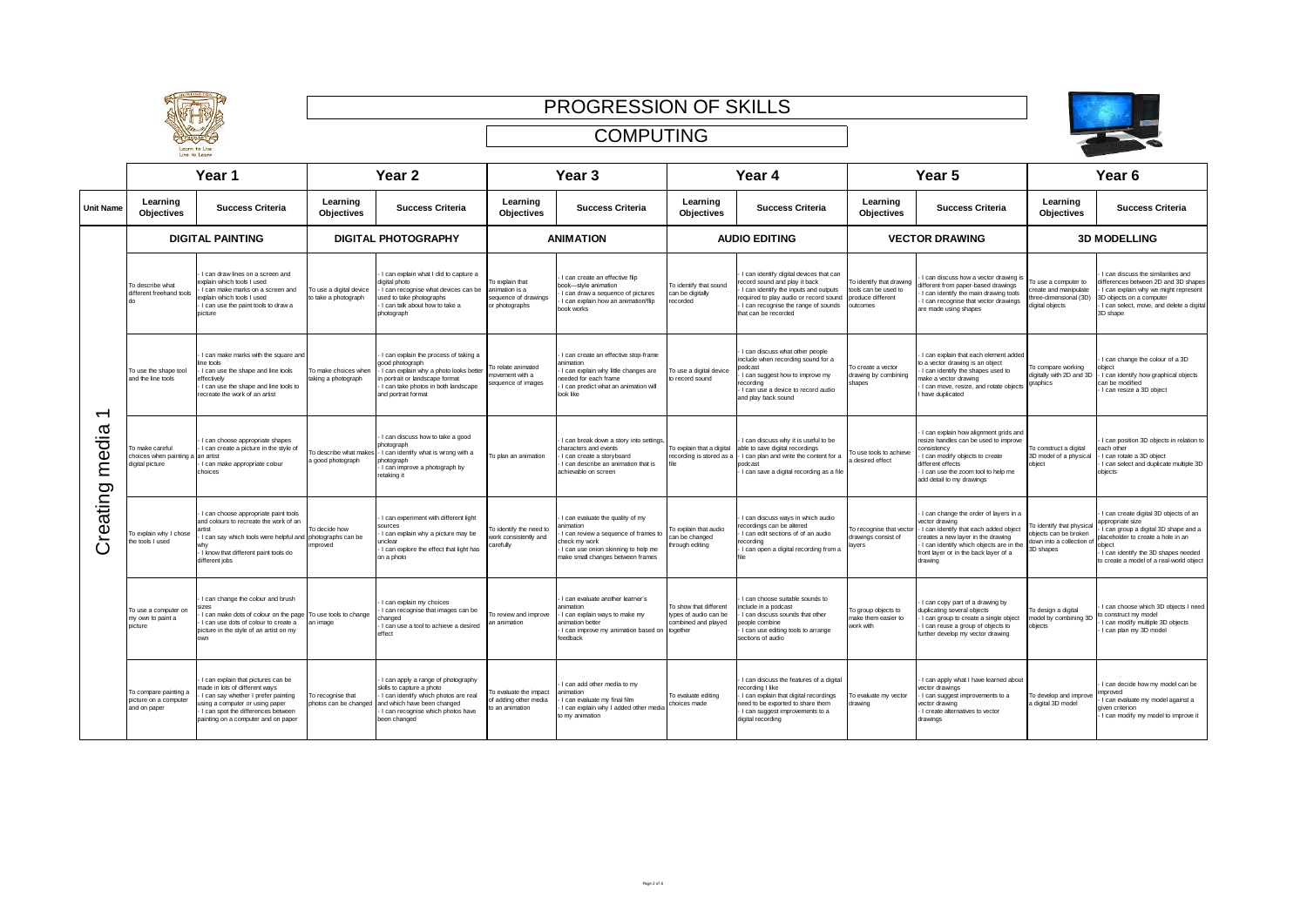





|                                            |                                                           | Year 1                                                                                                                                                                                          |                                                        | Year <sub>2</sub>                                                                                                                                                                                                   |                                                                     | Year <sub>3</sub>                                                                                                                                                                                                  |                                                                     | Year 4                                                                                                                                                                                                            |                                                                                   | Year 5                                                                                                                                                                                                                      |                                                                                    | Year <sub>6</sub>                                                                                                                                                                           |  |
|--------------------------------------------|-----------------------------------------------------------|-------------------------------------------------------------------------------------------------------------------------------------------------------------------------------------------------|--------------------------------------------------------|---------------------------------------------------------------------------------------------------------------------------------------------------------------------------------------------------------------------|---------------------------------------------------------------------|--------------------------------------------------------------------------------------------------------------------------------------------------------------------------------------------------------------------|---------------------------------------------------------------------|-------------------------------------------------------------------------------------------------------------------------------------------------------------------------------------------------------------------|-----------------------------------------------------------------------------------|-----------------------------------------------------------------------------------------------------------------------------------------------------------------------------------------------------------------------------|------------------------------------------------------------------------------------|---------------------------------------------------------------------------------------------------------------------------------------------------------------------------------------------|--|
| <b>Unit Name</b>                           | Learning<br><b>Objectives</b>                             | <b>Success Criteria</b>                                                                                                                                                                         | Learning<br><b>Objectives</b>                          | <b>Success Criteria</b>                                                                                                                                                                                             | Learning<br><b>Objectives</b>                                       | <b>Success Criteria</b>                                                                                                                                                                                            | Learning<br><b>Objectives</b>                                       | <b>Success Criteria</b>                                                                                                                                                                                           | Learning<br><b>Objectives</b>                                                     | <b>Success Criteria</b>                                                                                                                                                                                                     | Learning<br>Objectives                                                             | <b>Success Criteria</b>                                                                                                                                                                     |  |
| $\mathbf{\Omega}$<br>media<br>reating<br>ပ |                                                           | <b>DIGITAL WRITING</b>                                                                                                                                                                          |                                                        | <b>MAKING MUSIC</b>                                                                                                                                                                                                 |                                                                     | <b>DESKTOP PUBLISHING</b>                                                                                                                                                                                          |                                                                     | <b>PHOTO EDITING</b>                                                                                                                                                                                              |                                                                                   | <b>VIDEO EDITING</b>                                                                                                                                                                                                        |                                                                                    | <b>WEB PAGE CREATION</b>                                                                                                                                                                    |  |
|                                            | To use a computer to<br>write                             | I can identify and find keys on a<br>keyboard<br>I can open a word processor<br>I can recognise keys on a keyboard                                                                              | To say how music can<br>nake us feel                   | I can describe how music makes me<br>feel, e.g. happy or sad<br>I can identify simple differences in<br>ieces of music<br>I can listen with concentration to a<br>range of music (links to the Music<br>curriculum) | To recognise how text<br>and images convey<br>information           | I can explain the difference between<br>text and images<br>I can identify the advantages and<br>disadvantages of using text and images<br>I can recognise that text and images<br>can communicate messages clearly | o explain that digital<br>mages can be changed changed in real life | I can explain the effect that editing<br>can have on an image<br>I can explore how images can be<br>I can identify changes that we can<br>nake to an image                                                        | To explain what makes<br>a video effective                                        | I can compare features in different<br>videos<br>I can explain that video is a visual<br>media format<br>I can identify features of videos                                                                                  | lo review an existing<br>website and consider its<br>structure                     | I can discuss the different types of<br>media used on websites<br>Lcan explore a website<br>I know that websites are written in<br><b>HTMI</b>                                              |  |
|                                            | To add and remove text<br>on a computer                   | I can enter text into a compute<br>I can use backspace to remove text<br>I can use letter, number, and space<br>keys                                                                            | To identify that there<br>are patterns in music        | I can create a rhythm pattern<br>I can explain that music is created<br>nd plaved by humans<br>I can play an instrument following a<br>hythm pattern                                                                | To recognise that text<br>and lavout can be<br>edited               | I can change font style, size, and<br>colours for a given purpose<br>I can edit text<br>I can explain that text can be changed<br>to communicate more clearly                                                      | To change the<br>composition of an<br>nage                          | I can change the composition of an<br>mage by selecting parts of it<br>I can consider why someone might<br>vant to change the composition of an<br>mage<br>I can explain what has changed in an<br>edited image   | To identify digital<br>evices that can record<br>ideo                             | I can experiment with different<br>camera angles<br>I can identify and find features on a<br>digital video recording device<br>I can make use of a microphone                                                               | To plan the features of<br>a web page                                              | I can draw a web page layout that<br>suits my purpose<br>- I can recognise the common features<br>of a web page<br>I can suggest media to include on my<br>page                             |  |
|                                            | of text can be changed<br>on a computer                   | I can explain what the keys that I have<br>To identify that the look learnt about already do<br>I can identify the toolbar and use<br>bold, italic, and underline<br>I can type capital letters | To show how music is<br>nade from a series of<br>notes | I can identify that music is a<br>equence of notes<br>I can refine my musical pattern on a<br>computer<br>I can use a computer to create a<br>musical pattern using three notes                                     | To choose appropriate<br>page settings                              | I can create a template for a<br>particular purpose<br>I can define the term 'page<br>orientation'<br>I can recognise placeholders and say<br>why they are important                                               | o describe how<br>nages can be changed<br>or different uses         | I can choose effects to make my<br>mage fit a scenario<br>I can explain why my choices fit a<br>scenario<br>I can talk about changes made to<br>images                                                            | To capture video using<br>a range of techniques                                   | I can capture video using a range of<br>ilming techniques<br>can review how effective my video is ownership and use of<br>I can suggest filming techniques for a images (copyright)<br>given purpose                        | To consider the                                                                    | I can describe what is meant by the<br>term 'fair use'<br>I can find copyright-free images<br>I can say why I should use copyright-<br>free images                                          |  |
|                                            | To make careful<br>choices when changing<br><b>bes</b>    | I can change the font<br>I can select all of the text by clicking<br>and dragging<br>I can select a word by double-clicking                                                                     | To show how music is<br>nade from a series of<br>hotes | I can identify that music is a<br>equence of notes<br>can refine my musical pattern on a<br>omputer<br>I can use a computer to create a<br>musical pattern using three notes                                        | o add content to a<br>desktop publishing<br>ublication              | I can choose the best locations for my<br>content<br>I can make changes to content after<br>'ve added it<br>I can paste text and images to create<br>a magazine cover                                              | o make good choices<br>hen selecting different<br>nols              | I can choose appropriate tools to<br>etouch an image<br>I can give examples of positive and<br>negative effects that retouching can<br>have on an image<br>I can identify how an image has been<br>etouched       | To create a storyboard                                                            | I can create and save video content<br>I can decide which filming techniques<br>will use<br>I can outline the scenes of my video                                                                                            | To recognise the need<br>to preview pages                                          | I can add content to my own web<br>nane<br>I can evaluate what my web page<br>looks like on different devices and<br>suggest/make edits<br>- I can preview what my web page<br>looks like   |  |
|                                            | To explain why I used<br>the tools that I chose           | I can decide if my changes have<br>mproved my writing<br>I can say what tool I used to change<br>the text<br>I can use 'undo' to remove changes                                                 | To create music for a<br>urpose                        | I can describe an animal using<br>sounds<br>I can explain my choices<br>I can save my work                                                                                                                          | To consider how<br>different layouts can<br>suit different purposes | I can choose a suitable layout for a<br>given purpose<br>I can identify different layouts<br>I can match a layout to a purpose                                                                                     | nages are real                                                      | I can combine parts of images to<br>create new images<br>To recognise that not all - I can sort images into 'fake' or 'real'<br>and explain my choices<br>I can talk about fake images around<br>me               | To identify that video<br>can be improved<br>through reshooting and<br>priting    | I can explain how to improve a video<br>by reshooting and editing<br>I can select the correct tools to make<br>edits to my video<br>I can store, retrieve, and export my<br>recording to a computer                         | To outline the need for<br>a navigation path                                       | I can describe why navigation paths<br>are useful<br>I can explain what a navigation path is<br>I can make multiple web pages and<br>link them using hyperlinks                             |  |
|                                            | To compare typing on a<br>computer to writing on<br>paper | I can explain the differences between<br>typing and writing<br>I can make changes to text on a<br>:omputer<br>I can say why I prefer typing or<br>writing                                       | To review and refine<br>our computer work              | I can explain how I made my work<br>I can listen to music and describe<br>how it makes me feel<br>I can reopen my work                                                                                              | To consider the benefit<br>of desktop publishing                    | I can compare work made on desktop<br>publishing to work created by hand<br>- I can identify the uses of desktop<br>publishing in the real world<br>I can say why desktop publishing<br>might be helpful           | o evaluate how<br>hanges can improve<br>an image                    | I can compare the original image with<br>ny completed publication<br>I can consider the effect of adding<br>ther elements to my work<br>I can evaluate the impact of my<br>publication on others through feedback | To consider the impact<br>f the choices made<br>when making and<br>haring a video | I can evaluate my video and share my<br>poinions<br>can make edits to my video and<br>norove the final outcome<br>I can recognise that my choices when<br>making a video will impact on the<br>quality of the final outcome | To recognise the<br>implications of linking to<br>content owned by other<br>people | I can create hyperlinks to link to other<br>people's work<br>- I can evaluate the user experience of<br>a website<br>I can explain the implication of linking<br>to content owned by others |  |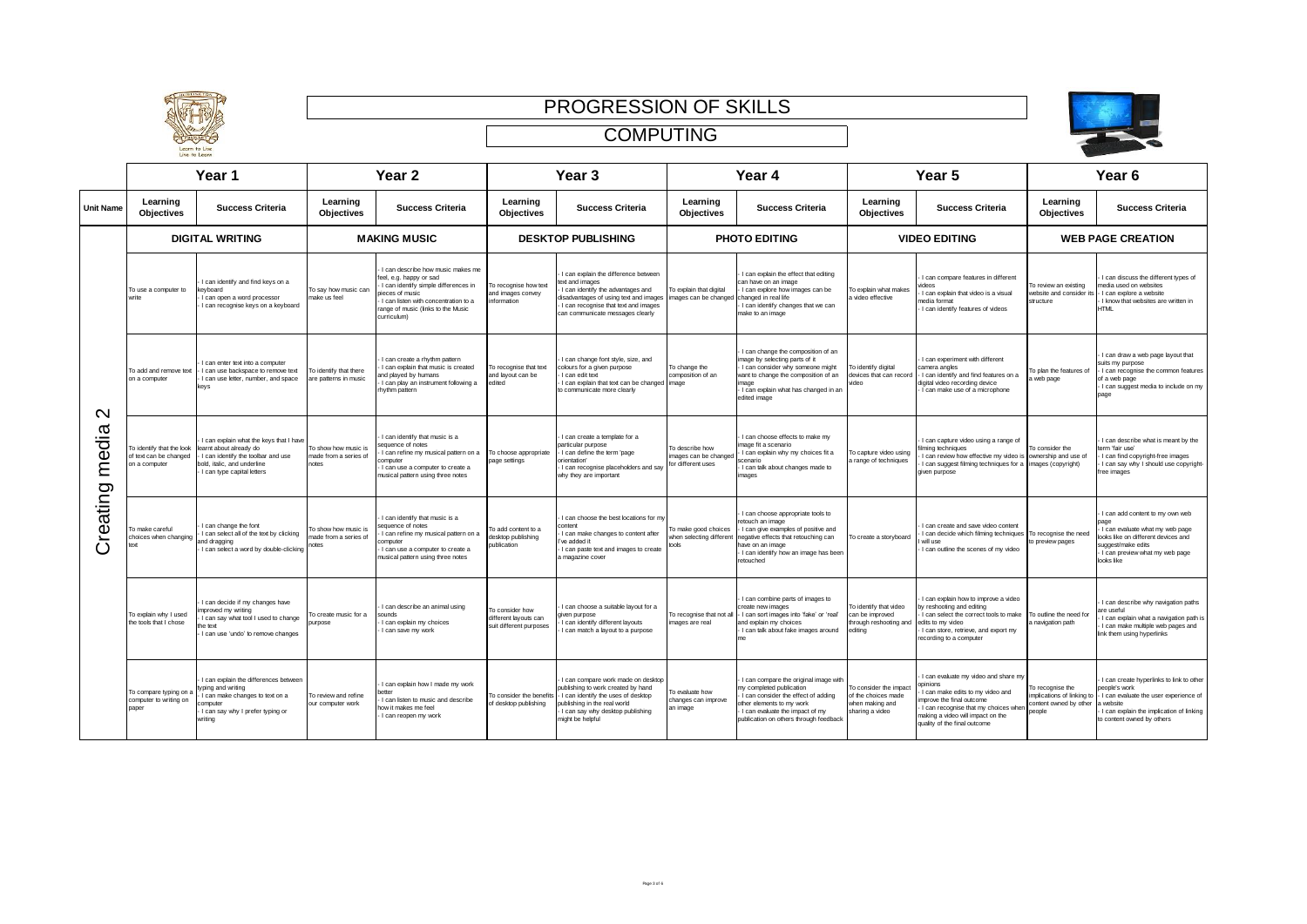



|  |                  | Year 1                                         |                                                                                                                                             | Year <sub>2</sub>                                                              |                                                                                                                                                                                                               | Year <sub>3</sub>                                                                  |                                                                                                                                                                                                                               | Year 4                                                                             |                                                                                                                                                                                              | Year 5                                                                               |                                                                                                                                                                                                                              | Year <sub>6</sub>                                                  |                                                                                                                                                                                                        |
|--|------------------|------------------------------------------------|---------------------------------------------------------------------------------------------------------------------------------------------|--------------------------------------------------------------------------------|---------------------------------------------------------------------------------------------------------------------------------------------------------------------------------------------------------------|------------------------------------------------------------------------------------|-------------------------------------------------------------------------------------------------------------------------------------------------------------------------------------------------------------------------------|------------------------------------------------------------------------------------|----------------------------------------------------------------------------------------------------------------------------------------------------------------------------------------------|--------------------------------------------------------------------------------------|------------------------------------------------------------------------------------------------------------------------------------------------------------------------------------------------------------------------------|--------------------------------------------------------------------|--------------------------------------------------------------------------------------------------------------------------------------------------------------------------------------------------------|
|  | <b>Unit Name</b> | Learning<br><b>Objectives</b>                  | <b>Success Criteria</b>                                                                                                                     | Learning<br>Objectives                                                         | <b>Success Criteria</b>                                                                                                                                                                                       | Learning<br><b>Objectives</b>                                                      | <b>Success Criteria</b>                                                                                                                                                                                                       | Learning<br><b>Objectives</b>                                                      | <b>Success Criteria</b>                                                                                                                                                                      | Learning<br><b>Objectives</b>                                                        | <b>Success Criteria</b>                                                                                                                                                                                                      | Learning<br>Objectives                                             | <b>Success Criteria</b>                                                                                                                                                                                |
|  |                  |                                                | <b>GROUPING DATA</b>                                                                                                                        |                                                                                | <b>PICTOGRAMS</b>                                                                                                                                                                                             | <b>BRANCHING DATABASES</b>                                                         |                                                                                                                                                                                                                               | <b>DATA LOGGING</b>                                                                |                                                                                                                                                                                              | <b>FLAT-FILE DATABASES</b>                                                           |                                                                                                                                                                                                                              | <b>SPREADSHEETS</b>                                                |                                                                                                                                                                                                        |
|  |                  | To label objects                               | I can describe objects using labels<br>I can identify the label for a group of<br>objects<br>I can match objects to groups                  | To recognise that we<br>can count and compare<br>objects using tally<br>charts | I can compare totals in a tally chart<br>I can record data in a tally chart<br>I can represent a tally count as a total                                                                                       | To create questions with<br>yes/no answers                                         | I can create two groups of objects<br>separated by one attribute<br>I can investigate questions with<br>es/no answers<br>I can make up a ves/no question<br>about a collection of objects                                     | To explain that data<br>athered over time can<br>be used to answer<br>questions    | I can choose a data set to answer a<br>jiven question<br>I can identify data that can be<br>gathered over time<br>I can suggest questions that can be<br>answered using a given data set     | To use a form to record<br>information                                               | I can create multiple questions about<br>the same field<br>- I can explain how information can be<br>recorded<br>I can order, sort, and group my data<br>cards                                                               | o identify questions<br>hich can be answered<br>using data         | I can answer questions from an<br>wisting data set<br>I can ask simple relevant questions<br>which can be answered using data<br>I can explain the relevance of data<br>headings                       |
|  |                  | To identify that objects<br>can be counted     | I can count a group of objects<br>I can count objects<br>I can group objects                                                                | To recognise that<br>objects can be<br>represented as pictures                 | I can enter data onto a computer<br>I can use a computer to view data in a To identify the object<br>different format<br>I can use pictograms to answer<br>simple questions about objects                     | attributes needed to<br>collect relevant data                                      | I can arrange objects into a tree<br>structure<br>I can create a group of objects within<br>an existing group<br>I can select an attribute to separate<br>objects into groups                                                 | To use a digital device<br>o collect data<br>automatically                         | I can explain that sensors are input<br>tevices<br>I can identify that data from sensors<br>can be recorded<br>I can use data from a sensor to<br>answer a given question                    | o compare paper and<br>omputer-based<br>databases                                    | Lcan choose which field to sort data<br>by to answer a given question<br>I can explain what a 'field' and a<br>'record' is in a database<br>I can navigate a flat-file database to<br>compare different views of information | To explain that objects<br>can be described using                  | I can apply an appropriate number<br>format to a cell<br>I can build a data set in a spreadsheet<br>application<br>I can explain what an item of data is                                               |
|  | information      | o describe objects in<br>different ways        | I can describe an object<br>I can describe a property of an object<br>I can find objects with similar<br>properties                         | To create a pictogram                                                          | I can explain what the pictogram<br>shows<br>I can organise data in a tally chart<br>I can use a tally chart to create a<br>pictogram                                                                         | To create a branching<br>database                                                  | I can group objects using my own<br>yes/no questions<br>I can prove my branching database<br>works<br>I can select objects to arrange in a<br>branching database                                                              | o explain that a data<br>ogger collects 'data<br>points' from sensors<br>over time | I can identify a suitable place to<br>collect data<br>I can identify the intervals used to<br>collect data<br>I can talk about the data that I have<br>captured                              | To outline how grouping<br>and then sorting data<br>allows us to answer<br>questions | I can combine grouping and sorting to<br>answer more specific questions<br>I can explain how information can be<br>arouped<br>I can group information to answer<br>questions                                                 | explain that formulas<br>can be used to produce<br>calculated data | I can construct a formula in a<br>spreadsheet<br>can explain the relevance of a cell's<br>data type<br>I can identify that changing inputs<br>changes outputs                                          |
|  | and<br>Data      | To count objects with<br>the same properties   | I can count how many objects share a<br>I can group objects in more than one<br>I can group similar objects                                 | To select objects by<br>attribute and make<br>:omparisons                      | I can answer 'more than'/'less than'<br>and 'most/least' questions about an<br>attribute<br>I can create a pictogram to arrange<br>objects by an attribute<br>I can tally objects using a common<br>attribute | To explain why it is<br>helpful for a database<br>e well structured                | I can compare two branching<br>database structures<br>I can create yes/no questions using<br>aiven attributes<br>I can explain that questions need to<br>be ordered carefully to split objects into<br>similarly sized groups | To use data collected<br>wer a long duration to<br>ind information                 | I can import a data set<br>I can use a computer program to sort To explain that tools car<br>I can use a computer to view data in<br>different ways                                          | be used to select<br>specific data                                                   | I can choose multiple criteria to<br>answer a given question<br>I can choose which field and value<br>are required to answer a given question<br>I can outline how 'AND' and 'OR' can<br>be used to refine data selection    | To apply formulas to<br>data, including<br>duplicating             | I can apply a formula to multiple cells<br>by duplicating it<br>I can create a formula which includes<br>a range of cells<br>I can recognise that data can be<br>calculated using different operations |
|  |                  | To compare groups of<br>objects                | I can choose how to group objects<br>I can describe groups of objects<br>I can record how many objects are i<br>a group                     | To recognise that<br>people can be<br>described by attributes                  | I can choose a suitable attribute to<br>compare people<br>I can collect the data I need<br>I can create a pictogram and draw<br>conclusions from it                                                           | To identify objects using<br>a branching database                                  | I can create questions and apply then<br>to a tree structure<br>- I can select a theme and choose a<br>variety of objects<br>I can use my branching database to<br>answer questions                                           | o identify the data<br>eeded to answer<br>questions                                | I can plan how to collect data using a<br>data logger<br>I can propose a question that can be<br>answered using logged data<br>I can use a data logger to collect data                       | o explain that<br>computer programs car<br>be used to compare<br>data visually       | I can explain the benefits of using a<br>computer to create graphs<br>I can refine a chart by selecting a<br>particular filter<br>I can select an appropriate chart to<br>visually compare data                              | o create a<br>spreadsheet to plan ar<br><b>Mant</b>                | I can apply a formula to calculate the<br>data I need to answer questions<br>I can explain why data should be<br>proanised<br>I can use a spreadsheet to answer<br>questions                           |
|  |                  | To answer questions<br>about groups of objects | I can compare groups of objects<br>I can decide how to group objects to<br>answer a question<br>I can record and share what I have<br>found | To explain that we can<br>present information<br>ising a computer              | I can give simple examples of why<br>information should not be shared<br>I can share what I have found out<br>using a computer<br>I can use a computer program to<br>present information in different ways    | To compare the<br>information shown in a<br>pictogram with a<br>oranching database | I can compare two ways of presenting<br>information<br>I can explain what a branching<br>database tells me<br>I can explain what a pictogram tells                                                                            | To use collected data t<br>answer questions                                        | I can draw conclusions from the data<br>that I have collected<br>I can explain the benefits of using a<br>data logger<br>I can interpret data that has been<br>collected using a data logger | lo apply my knowledge<br>of a database to ask<br>and answer real-world<br>questions  | I can ask questions that will need<br>more than one field to answer<br>I can present my findings to a group<br>I can refine a search in a real-world<br>context                                                              | o choose suitable<br>vays to present data                          | I can produce a graph<br>I can suggest when to use a table or<br>graph<br>I can use a graph to show the answer<br>to questions                                                                         |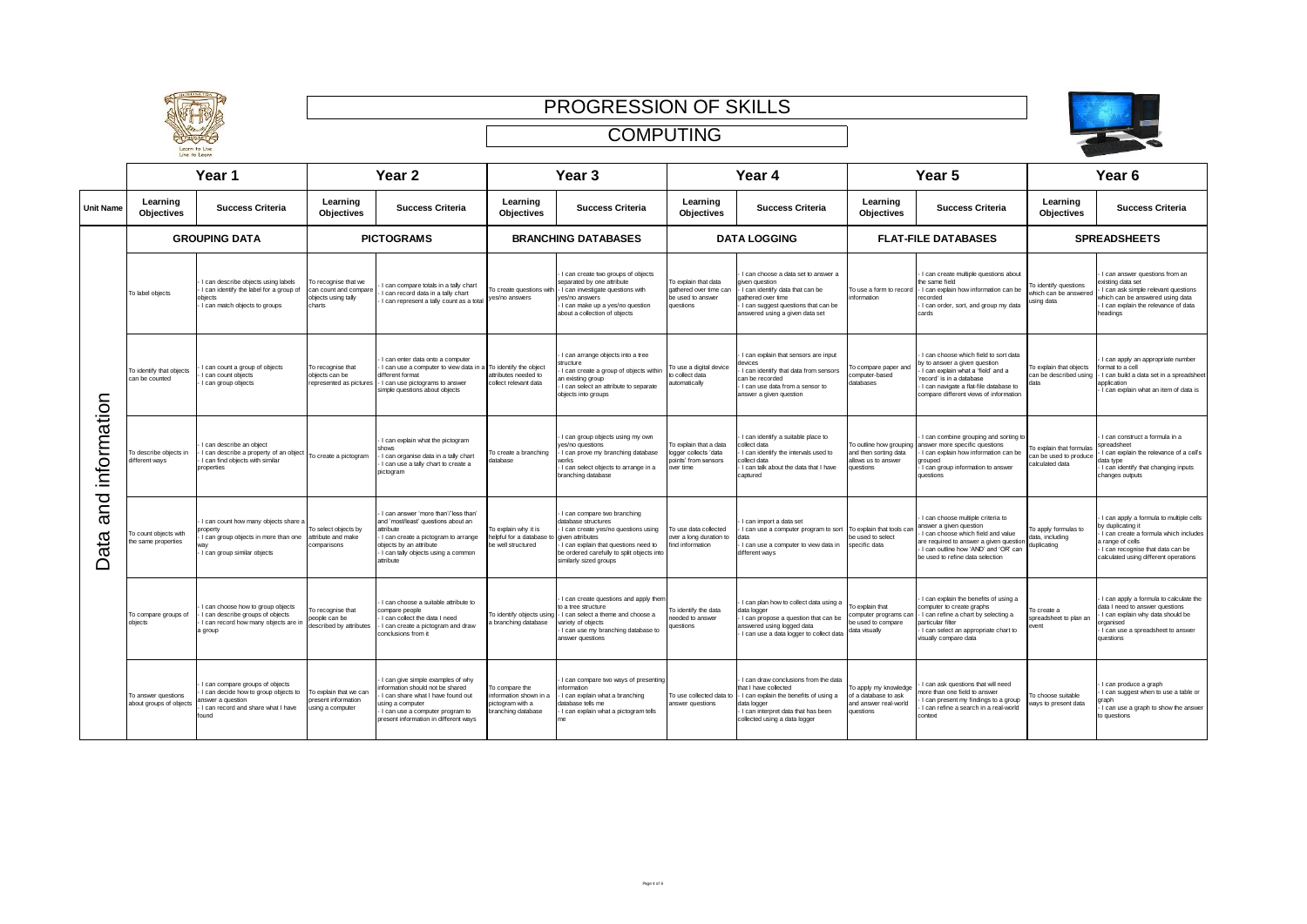



|                  | Year 1                                                                |                                                                                                                                                                                            | Year <sub>2</sub>                                                                          |                                                                                                                                                                                                                                                                  | Year <sub>3</sub>                                              |                                                                                                                                                                                                                            | Year 4                                                                                   |                                                                                                                                                                                                                                  | Year <sub>5</sub>                                                                                |                                                                                                                                                                                                                    | Year <sub>6</sub>                                        |                                                                                                                                                                                                                   |  |
|------------------|-----------------------------------------------------------------------|--------------------------------------------------------------------------------------------------------------------------------------------------------------------------------------------|--------------------------------------------------------------------------------------------|------------------------------------------------------------------------------------------------------------------------------------------------------------------------------------------------------------------------------------------------------------------|----------------------------------------------------------------|----------------------------------------------------------------------------------------------------------------------------------------------------------------------------------------------------------------------------|------------------------------------------------------------------------------------------|----------------------------------------------------------------------------------------------------------------------------------------------------------------------------------------------------------------------------------|--------------------------------------------------------------------------------------------------|--------------------------------------------------------------------------------------------------------------------------------------------------------------------------------------------------------------------|----------------------------------------------------------|-------------------------------------------------------------------------------------------------------------------------------------------------------------------------------------------------------------------|--|
| <b>Unit Name</b> | Learning<br><b>Objectives</b>                                         | <b>Success Criteria</b>                                                                                                                                                                    | Learning<br>Objectives                                                                     | <b>Success Criteria</b>                                                                                                                                                                                                                                          | Learning<br><b>Objectives</b>                                  | <b>Success Criteria</b>                                                                                                                                                                                                    | Learning<br>Objectives                                                                   | <b>Success Criteria</b>                                                                                                                                                                                                          | Learning<br><b>Objectives</b>                                                                    | <b>Success Criteria</b>                                                                                                                                                                                            | Learning<br>Objectives                                   | <b>Success Criteria</b>                                                                                                                                                                                           |  |
| ⋖<br>rogramming  | <b>MOVING A ROBOT</b>                                                 |                                                                                                                                                                                            |                                                                                            | <b>ROBOT ALGORITHMS</b>                                                                                                                                                                                                                                          |                                                                | <b>SEQUENCE IN MUSIC</b>                                                                                                                                                                                                   |                                                                                          | <b>REPETITION IN SHAPES</b>                                                                                                                                                                                                      |                                                                                                  | <b>SELECTION IN</b><br>PHYSICAL COMPUTING                                                                                                                                                                          |                                                          | <b>VARIABLES IN GAMES</b>                                                                                                                                                                                         |  |
|                  | To explain what a given<br>command will do                            | I can match a command to an<br>outcome<br>can predict the outcome of a<br>command on a device<br>I can run a command on a device                                                           | To describe a series<br>instructions as a<br>sequence                                      | I can choose a series of words that<br>an be enacted as a sequence<br>I can follow instructions given by<br>someone else<br>I can give clear and unambiguous<br>instructions                                                                                     | o explore a new<br>programming<br>environment                  | I can explain that objects in Scratch<br>have attributes (linked to)<br>I can identify the objects in a Scratch<br>project (sprites, backdrops)<br>- I can recognise that commands in<br>Scratch are represented as blocks | o identify that<br>accuracy in<br>rogramming is<br>mportant                              | I can create a code snippet for a<br>given purpose<br>I can explain the effect of changing a<br>value of a command<br>I can program a computer by typing<br>commands                                                             | lo control a simple<br>ircuit connected to a<br>omputer                                          | I can create a simple circuit and<br>connect it to a microcontroller<br>I can explain what an infinite loop<br>does<br>I can program a microcontroller to<br>make an LED switch on                                 | o define a 'variable' a<br>omething that is<br>hangeable | I can explain that the way that a<br>variable changes can be defined<br>I can identify examples of information<br>that is variable<br>I can identify that variables can hold<br>numbers or letters                |  |
|                  | To act out a given word                                               | I can follow an instruction<br>I can give directions<br>can recall words that can be acted<br><b>Out</b>                                                                                   | To explain what<br>appens when we<br>change the order of<br>nstructions                    | I can create different algorithms for a<br>ange of sequences (using the same<br>commands)<br>I can show the difference in outcome<br>etween two sequences that consist of<br>e same commands<br>I can use an algorithm to program a<br>sequence on a floor robot | o identify that<br>ommands have an<br>putcome                  | I can choose a word which describes<br>an on-screen action for my plan<br>I can create a program following a<br>desian<br>I can identify that each sprite is<br>controlled by the commands I choose                        | o create a program in<br>text-based language                                             | I can test my algorithm in a text-based<br>anguage<br>I can use a template to create a<br>sign for my program<br>I can write an algorithm to produce a<br>given outcome                                                          | To write a program that<br>includes count-<br>controlled loops                                   | I can connect more than one output<br>component to a microcontroller<br>I can design sequences that use<br>count-controlled loops<br>I can use a count-controlled loop to<br>control outputs                       | To explain why a<br>ariable is used in a<br>orogram      | I can explain that a variable has a<br>name and a value<br>I can identify a program variable as a<br>placeholder in memory for a single<br>alue<br>I can recognise that the value of a<br>variable can be changed |  |
|                  | o combine forwards<br>and backwards<br>commands to make a<br>sequence | I can compare forwards and<br>ackwards movements<br>I can predict the outcome of a<br>equence involving forwards and<br>ackwards commands<br>I can start a sequence from the same<br>place | To use logical<br>reasoning to predict the<br>outcome of a program<br>(series of commands) | I can compare my prediction to the<br>rogram outcome<br>I can follow a sequence<br>I can predict the outcome of a<br>sequence                                                                                                                                    | o explain that a<br>program has a start                        | I can create a sequence of connecter<br>commands<br>I can explain that the objects in my<br>project will respond exactly to the code<br>I can start a program in different ways                                            | o explain what 'repea'<br>eans                                                           | I can identify everyday tasks that<br>include repetition as part of a<br>sequence, eg brushing teeth, dance<br>moves<br>I can identify patterns in a sequence<br>I can use a count-controlled loop to<br>produce a given outcome | To explain that a loop<br>can stop when a<br>condition is met                                    | I can design a conditional loop<br>I can explain that a condition is either<br>true or<br>I can program a microcontroller to<br>respond to an input                                                                | To choose how to<br>mprove a game by<br>sing variables   | I can decide where in a program to<br>change a variable<br>I can make use of an event in a<br>program to set a variable<br>I can recognise that the value of a<br>variable can be used by a program               |  |
| ൨                | To combine four<br>direction commands to<br>make sequences            | I can compare left and right turns<br>I can experiment with turn and move<br>commands to move a robot<br>I can predict the outcome of a<br>sequence involving up to four<br>commands       | To explain that<br>programming projects<br>an have code and<br>artwork                     | I can explain the choices I made for<br>ny mat design<br>I can identify different routes around<br>w mat<br>I can test my mat to make sure that i<br>is usable                                                                                                   | o recognise that a<br>equence of commands<br>can have an order | I can combine sound commands<br>I can explain what a sequence is<br>can order notes into a sequence                                                                                                                        | o modify a count-<br>ontrolled loop to<br>roduce a given<br>utcome                       | I can choose which values to change<br>n a loop<br>I can identify the effect of changing<br>the number of times a task is repeated<br>I can predict the outcome of a<br>program containing a count-controlled<br>loop            | To explain that a loop<br>can be used to<br>epeatedly check<br>vhether a condition ha<br>een met | I can explain that a condition being<br>met can start an action<br>I can identify a condition and an<br>action in my project<br>- I can use selection (an 'ifthen<br>statement) to direct the flow of a<br>program | To design a project that<br>builds on a given<br>example | I can choose the artwork for my<br>project<br>I can create algorithms for my project<br>I can explain my design choices                                                                                           |  |
|                  | To plan a simple<br>program                                           | I can choose the order of commands<br>in a sequence<br>I can debug my program<br>I can explain what my program should<br>d٥                                                                | To design an algorithm                                                                     | I can create an algorithm to meet my<br>coal<br>I can explain what my algorithm<br>should achieve<br>I can use my algorithm to create a<br>program                                                                                                               | o change the<br>appearance of my<br>project                    | I can build a sequence of commands<br>I can decide the actions for each<br>sprite in a program<br>I can make design choices for my<br><b>artwork</b>                                                                       | o decompose a task<br>to small steps                                                     | I can explain that a computer can<br>epeatedly call a procedure<br>I can identify 'chunks' of actions in<br>the real world<br>I can use a procedure in a program                                                                 | To design a physical<br>project that includes<br>selection                                       | I can create a detailed drawing of my<br>project<br>I can describe what my project will do<br>I can identify a real-world example of<br>a condition starting an action                                             | To use my design to<br>create a project                  | I can choose a name that identifies<br>he role of a variable<br>I can create the artwork for my<br>project<br>I can test the code that I have written                                                             |  |
|                  | To find more than one<br>solution to a problem                        | I can identify several possible<br>olutions<br>can plan two programs<br>I can use two different programs to<br>get to the same place                                                       | To create and debug a<br>program that I have<br>written                                    | I can plan algorithms for different<br>parts of a task<br>I can put together the different parts<br>of my program<br>I can test and debug each part of the<br>program                                                                                            | o create a project from<br>task description                    | I can identify and name the objects I<br>will need for a project<br>I can implement my algorithm as code<br>I can relate a task description to a<br>design                                                                 | To create a program<br>at uses count-<br>controlled loops to<br>roduce a given<br>utcome | I can design a program that includes<br>ount-controlled loops<br>I can develop my program by<br>debugging it<br>I can make use of my design to write<br>a program                                                                | To create a program<br>that controls a physica<br>omputing project                               | I can test and debug my project<br>I can use selection to produce an<br>intended outcome<br>I can write an algorithm that describes<br>what my model will do                                                       | To evaluate my project                                   | I can extend my game further using<br>more variables<br>I can identify ways that my game<br>could be improved<br>I can share my game with others                                                                  |  |